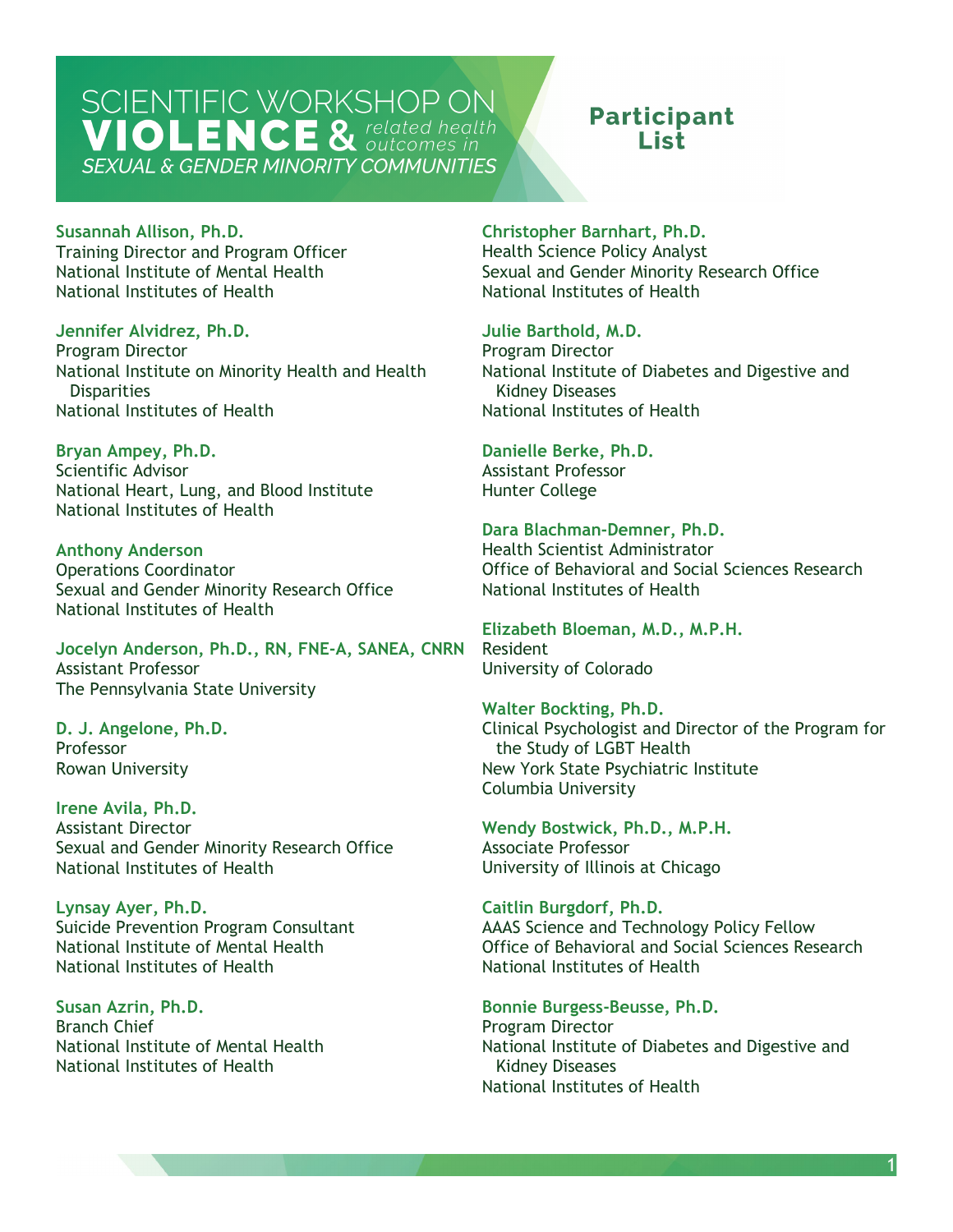## **Participant** I ist.

**Clare Cannon, Ph.D.**  Assistant Professor University of California, Davis

**Juliane Caviston, Ph.D.**  Health Science Policy Analyst National Institute of Allergy and Infectious Diseases National Institutes of Health

**Shauna Clark, Ph.D.**  Director Office of Intramural Training and Education National Institutes of Health

**Kerith Conron, Sc.D., M.P.H.**  Blachford-Cooper Distinguished Scholar and Research **Director** University of California, Los Angeles

**Robert W.S. Coulter, Ph.D., M.P.H.**  Assistant Professor University of Pittsburgh

**Marion Danis, M.D.**  Chief and Section Head Clinical Center National Institutes of Health

**Kristi Donahue**  Management and Program Analyst Federal Bureau of Investigation

**Marla Eisenberg, Sc.D., M.P.H.**  Professor University of Minnesota

 **Jessica Elm, Ph.D., M.S.W.**  Health Scientist Centers for Disease Control and Prevention

**Ahmed Elmi, M.P.H.**  Program Officer *All of Us*TM Research Program National Institutes of Health

**Lisa Fedina, Ph.D., M.S.W.**  Assistant Professor University of Michigan

**Jason Flatt, Ph.D.**  Assistant Professor University of Nevada, Las Vegas

**Annesa Flentje, Ph.D.**  Associate Professor University of California, San Francisco

**Charleigh Flohr, M.P.P.**  Research Manager Human Rights Campaign Foundation

**Jessie V. Ford, Ph.D.**  Postdoctoral Research Scientist Columbia University

Program Officer **Robert Freeman, Ph.D.**  National Institute on Alcohol Abuse and Alcoholism National Institutes of Health

**Mackey Friedman, Ph.D., M.P.H.**  Assistant Professor University of Pittsburgh

**Damien Frierson, Ph.D., M.S.W.**  Senior Family Violence Program Specialist U.S. Department of Health and Human Services

**Victoria Frye, D.P.H., M.P.H.**  Associate Medical Professor The City College of New York

**Kristi Gamarel, Ph.D.**  John G. Searle Assistant Professor of Health Behavior and Health Education University of Michigan

**Melissa Gerald, Ph.D.**  Program Director National Institute on Aging National Institutes of Health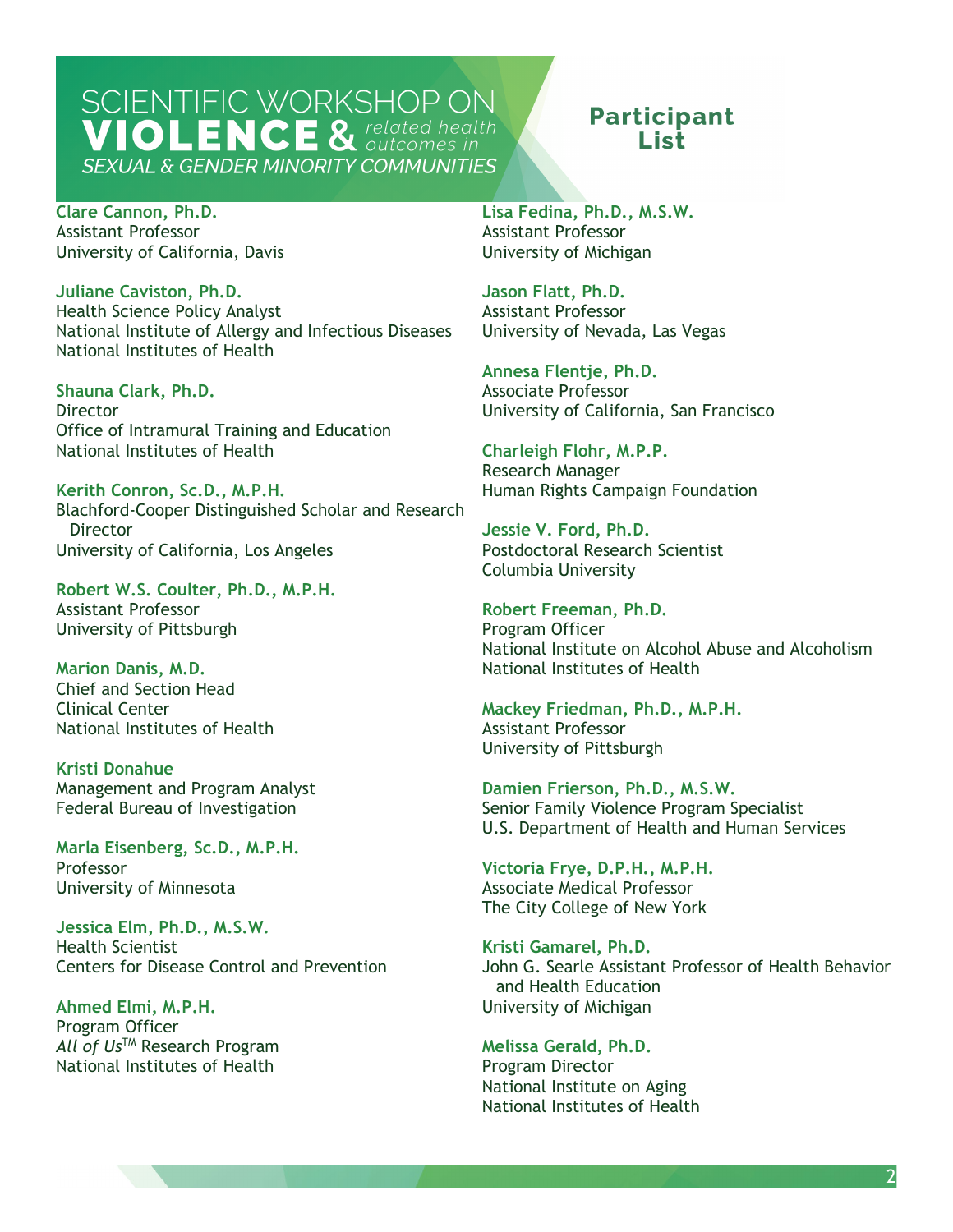## **Participant** I ist.

#### **Amanda Gilmore, Ph.D.**

Assistant Professor, Mark Chaffin Center for Healthy Development, Health Policy, and Behavioral Sciences Georgia State University

**Joseph Goulet, Ph.D., M.S.**  Associate Professor VA Connecticut Healthcare System and Yale School of Medicine

**Kirk Greenway, M.A., M.P.H.**  Director, Principal Statistician Indian Health Service

**Ranjan Gupta, Ph.D.**  Regional Program Director Fogarty International Center National Institutes of Health

**Sherry Hamby, Ph.D.**  Research Professor University of the South Director, Life Paths Appalachian Research Center

**Christopher Harper, Ph.D.**  Behavioral Scientist Centers for Disease Control and Prevention

**Rebecca Henry, Ph.D., RN**  Program Director National Institute of Nursing Research National Institutes of Health

 and Inclusion **Amy Hequembourg, Ph.D.**  Associate Professor and Assistant Dean for Diversity University at Buffalo

**Jody Herman, Ph.D.**  Williams Institute Scholar of Public Policy University of California, Los Angeles

**Sybil Hosek, Ph.D.**  Clinical Psychologist Hektoen Institute of Medicine **Carol Hubner, Ph.D.** 

Health Scientist Administrator National Institute on Drug Abuse National Institutes of Health

**Tonda Hughes, Ph.D., RN, FAAN Director** Columbia University Health Sciences

**Michelle Johns, Ph.D., M.P.H.**  Health Scientist Centers for Disease Control and Prevention

**Dawn Johnson, Ph.D.**  Professor The University of Akron

**Michele Kipke, Ph.D.**  Professor of Pediatrics (Clinical Scholar) University of Southern California Vice-Chair of Research, Children's Hospital Los Angeles

**Robin Lewis, Ph.D.**  Professor Old Dominion University

**Tamara Lewis-Johnson, M.P.H., M.B.A.**  Health Scientist Administrator National Institute of Mental Health National Institutes of Health

**Carrie Lippy, Ph.D.**  Co-Director, National LGBTQ Institute on IPV National Resource Center on Domestic Violence

**Jennifer Livingston, Ph.D.**  Associate Professor University at Buffalo

Scientific Review Officer **Janetta Lun, Ph.D.**  Center for Scientific Review National Institutes of Health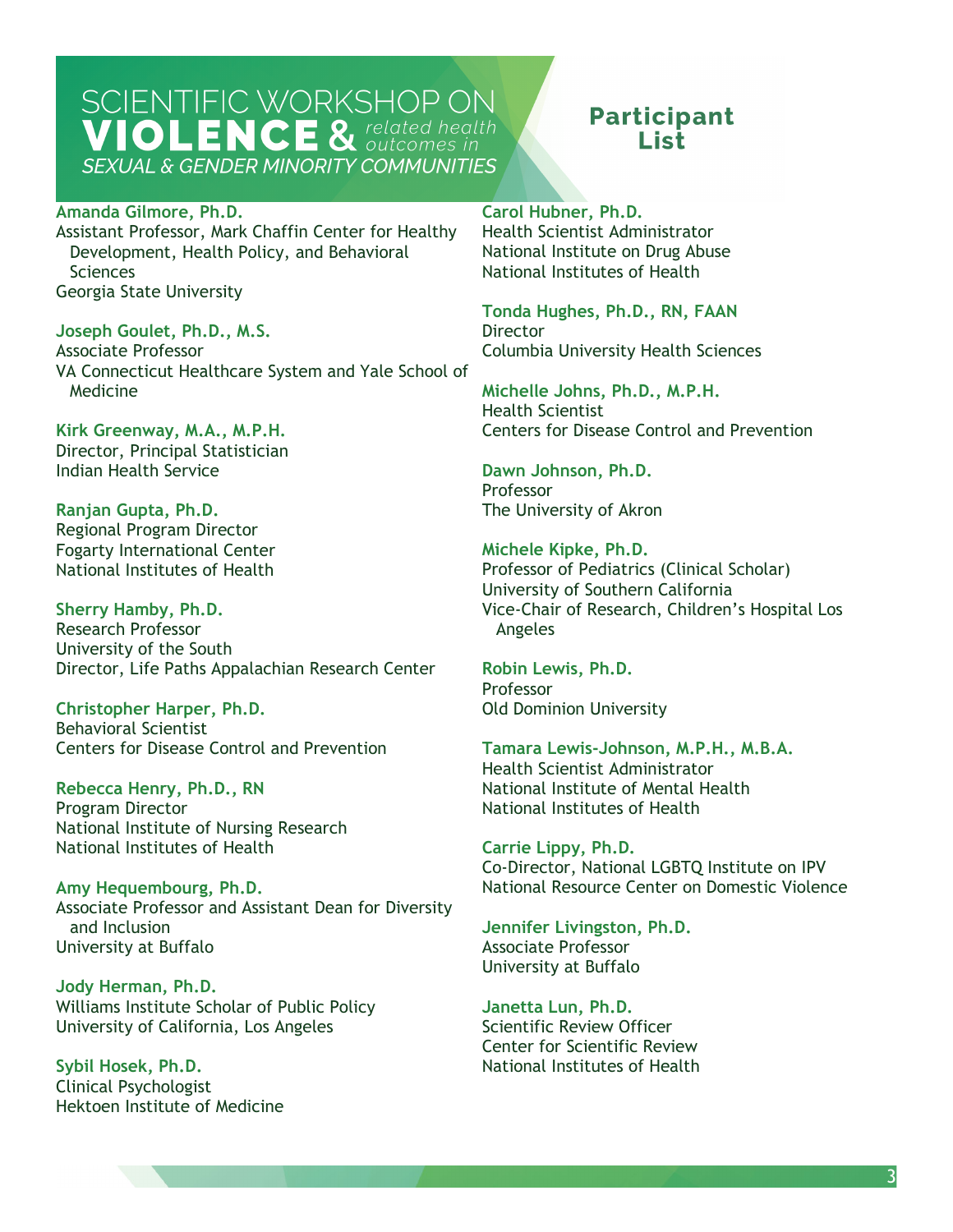### **Participant** l ist.

**Mitchell Lunn, M.D., M.A.S., FACP**  Assistant Professor Stanford University

**Bridget Lyons, M.P.H.**  Epidemiologist Centers for Disease Control and Prevention

**Lisa Magruder, Ph.D.**  Program Director of Science and Research Florida Institute for Child Welfare and Florida State University

**Ryan Mahon, M.S.W.**  Program Analyst Sexual and Gender Minority Research Office National Institutes of Health

**Valerie Malhomes, Ph.D., CAS**  Branch Chief *Eunice Kennedy Shriver* National Institute of Child Health and Human Development National Institutes of Health

**Sabrina Matoff-Stepp, Ph.D.**  Senior Advisor Health Resources and Services Administration

**Nancy Mautone-Smith, M.S.W., LCSW**  Director, Office of Women's Health Health Resources and Services Administration

**Tara McKay, Ph.D.**  Assistant Professor Vanderbilt University

**Ilan Meyer, Ph.D.**  Distinguished Senior Scholar of Public Policy University of California, Los Angeles

#### **Elizabeth Miller, M.D., Ph.D.**

Director, Division of Adolescent and Young Adult Medicine; Medical Director, Community and Population Health UPMC Children's Hospital of Pittsburgh Professor of Pediatrics, University of Pittsburgh School of Medicine

**Erin Miller, M.P.S., M.D.V., CTSS, CASAC-T**  Program Coordinator, Domestic Violence/Sexual

 Boston University and Newton-Wellesley Hospital Assault Program

**Postdoctoral Fellow Raymond Moody, Ph.D.**  Columbia University Mailman School of Public Health

**Katie Morris, M.P.H.**  Health Science Policy Analyst Office of Behavioral and Social Sciences Research National Institutes of Health

**Carrie Mulford, Ph.D.**  Health Scientist Administrator National Institute on Drug Abuse National Institutes of Health

#### **Brian Mustanski, Ph.D.**  Director, Institute for Sexual and Gender Minority

Health and Wellbeing Professor, Northwestern Medicine Feinberg School of Medicine

**Lucy Napper, Ph.D.**  Associate Professor

Lehigh University

**Tooru Nemoto, Ph.D.**  Program Director Public Health Institute

**Alyssa Norris, Ph.D.**  Assistant Professor Brown University The Miriam Hospital

**Juno Obedin-Maliver, M.D., M.P.H., M.A.S., FACOG**  Assistant Professor Stanford University

**Stephen O'Connor, Ph.D.**  Branch Chief National Institute of Mental Health National Institutes of Health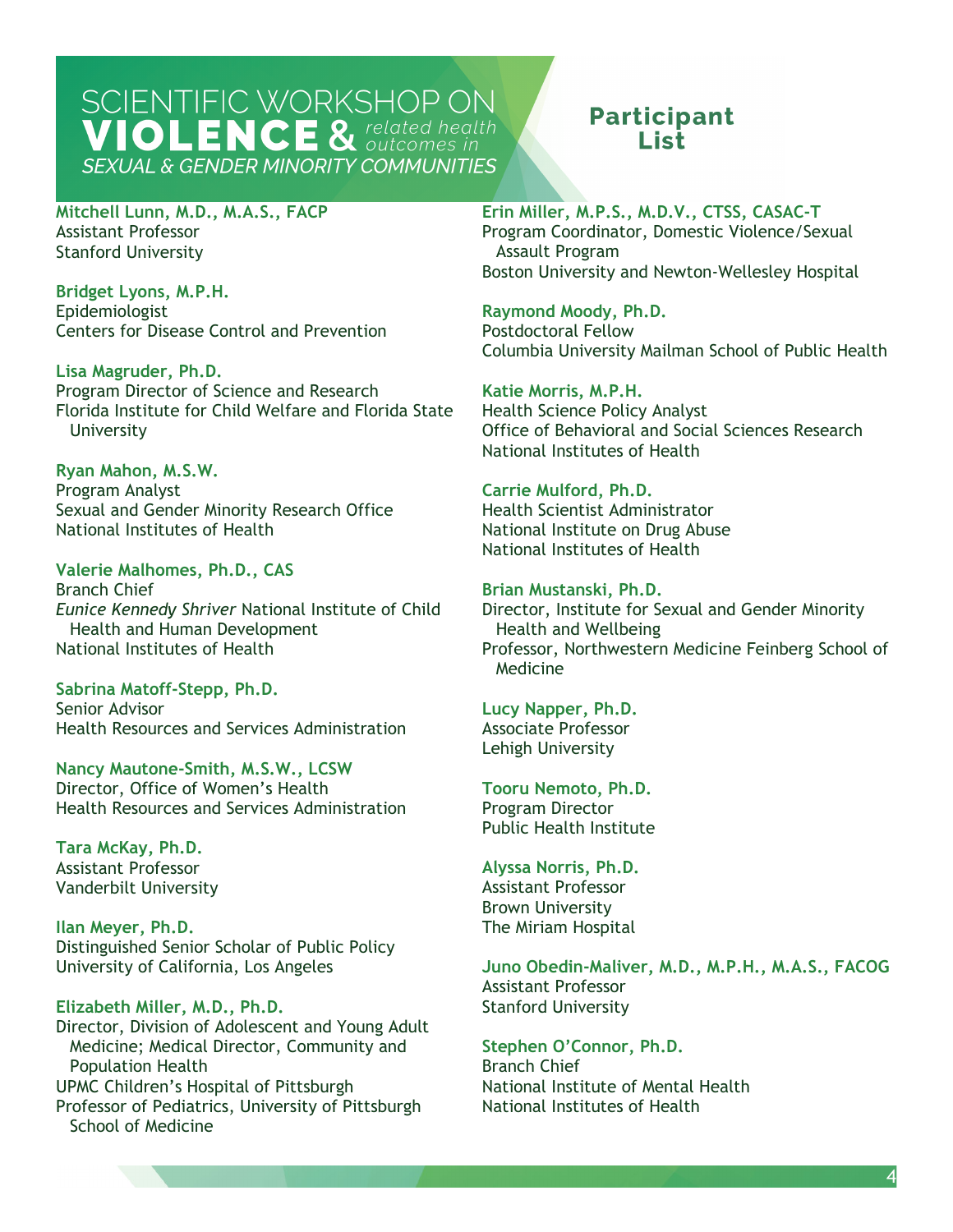### **Participant** I ist.

**Sara Omar, Ph.D.**  Health Science Policy Analyst Sexual and Gender Minority Research Office National Institutes of Health

**Don Operario, Ph.D.**  Professor Brown University

#### **Karen Parker, Ph.D., M.S.W.**

Director (and Co-Chair) Sexual and Gender Minority Research Office National Institutes of Health

**Dominic Parrott, Ph.D.**  Professor Georgia State University Director, Center for Research on Interpersonal Violence

**Shyam Patel**  Communications Specialist Sexual and Gender Minority Research Office National Institutes of Health

**Karl Pillemer, Ph.D.**  Hazel E. Reed Professor in the Department of Human Development Professor, Gerontology in Medicine Weill Cornell Medicine

**Ronna Popkin**  Program Director *Eunice Kennedy Shriver* National Institute of Child Health and Human Development National Institutes of Health

**Katherine Quinn, Ph.D.**  Assistant Professor Medical College of Wisconsin

**Rajeev Ramchand, Ph.D.**  Senior Advisor for Psychiatric Epidemiology National Institute of Mental Health National Institutes of Health

#### **Lauren Reich**

 Postbaccalaureate Researcher National Eye Institute National Institutes of Health

**Sari Reisner, Sc.D.**  Assistant Professor Harvard University T.H. Chan School of Public Health

Scientific Review Officer **Mark Rubert, Ph.D.**  Center for Scientific Review National Institutes of Health

**Terri Senn, Ph.D.**  Program Chief National Institute of Mental Health National Institutes of Health

**Ryan Shorey, Ph.D.**  Assistant Professor University of Wisconsin–Milwaukee

**Janine Simmons, M.D., Ph.D.**  Branch Chief National Institute of Mental Health National Institutes of Health

**Kelly Singel, Ph.D.**  Health Science Policy Analyst Office of Program Evaluation, Performance, and Reporting National Institutes of Health

**Jamie Small, Ph.D.**  Gender-Based Violence Advisor AAAS Science and Technology Policy Fellow U.S. Agency for International Development

**Laramie Smith, Ph.D.**  Assistant Professor University of California, San Diego

**Stephanie Spaid Miedema, Ph.D., M.P.H.**  Behavioral Scientist Oak Ridge Institute for Science and Education Centers for Disease Control and Prevention